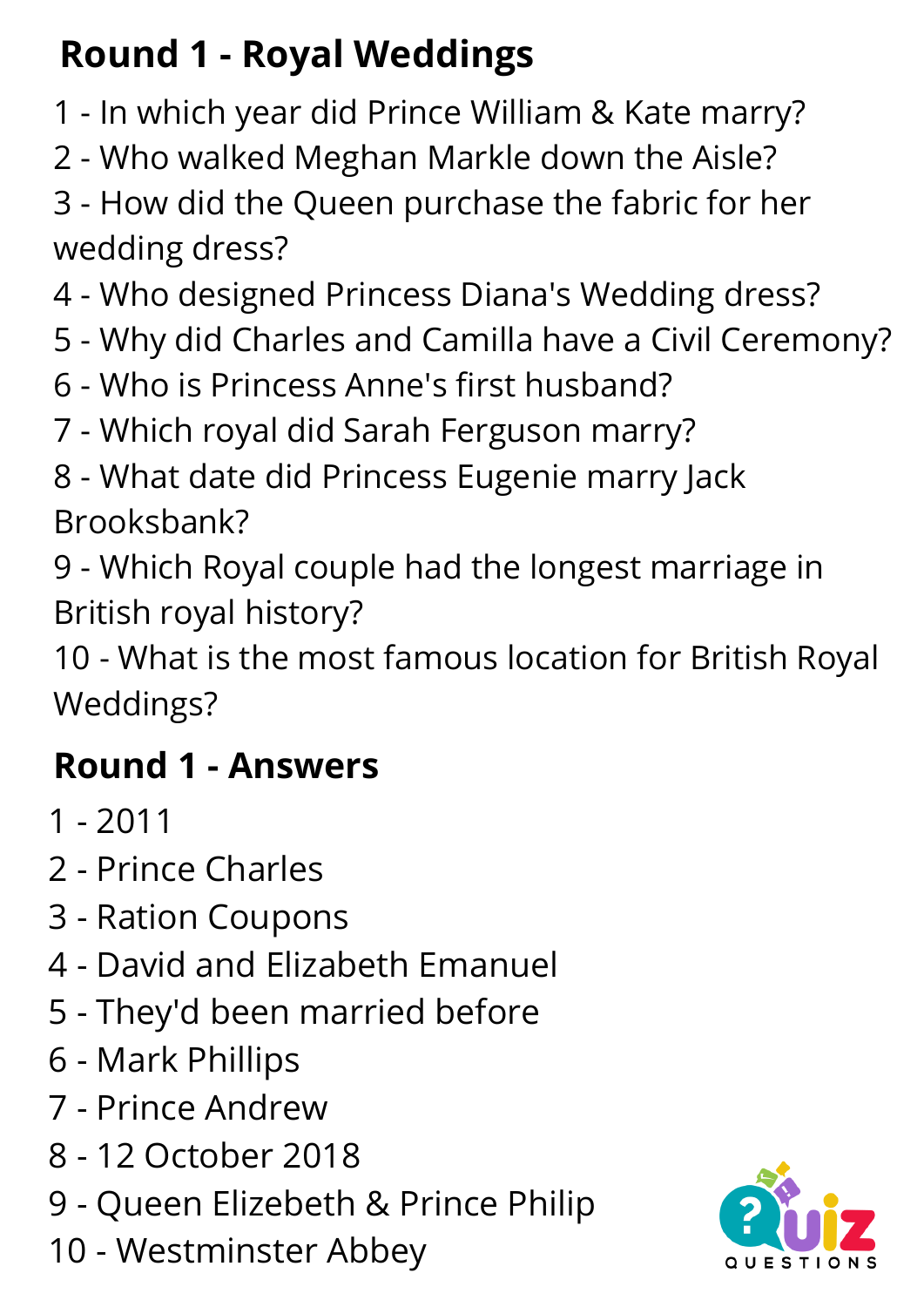## **Round 2 - Famous Weddings**

- How much did Peter Andre & Katie Price's wedding cost?
- How much did Victoria Beckham's wedding gown cost?
- How many years were Tom Cruise & Katie Holmes Married?
- Where did Channing Tatum meet his Wife Jenna Dewan?
- What colour was Sarah Jessica Parker's wedding dress?
- How many wedding dresses did Paris Hilton wear on her wedding day?
- How long was Priyanka Chopra's wedding veil?
- Who did Ellen DeGeneres marry in 2008?
- Who has the shortest Celebrity marriage of 55 hours?
- How many times has Nicholas Cage been married?

### **Round 2 - Answers**

- 1 million pounds
- \$100,000
- 6 years
- The set of the movie Step Up
- Black
- $6 7$
- 75 Footlong
- [Portia](https://www.google.com/search?sxsrf=APq-WBtKtbAQOPlSQQm40hTqnMhooGpjoQ:1647380958302&q=Portia+de+Rossi&stick=H4sIAAAAAAAAAONgVuLUz9U3MCxIrrJ8xGjCLfDyxz1hKe1Ja05eY1Tl4grOyC93zSvJLKkUEudig7J4pbi5ELp4FrHyB-QXlWQmKqSkKgTlFxdnAgDTF9ASVgAAAA&sa=X&ved=2ahUKEwiQ-NCmjMn2AhUEiFwKHVHBCbYQzIcDKAB6BAgKEAE) de Rossi
- Britney Spears and Jason Alexander
- 

- 5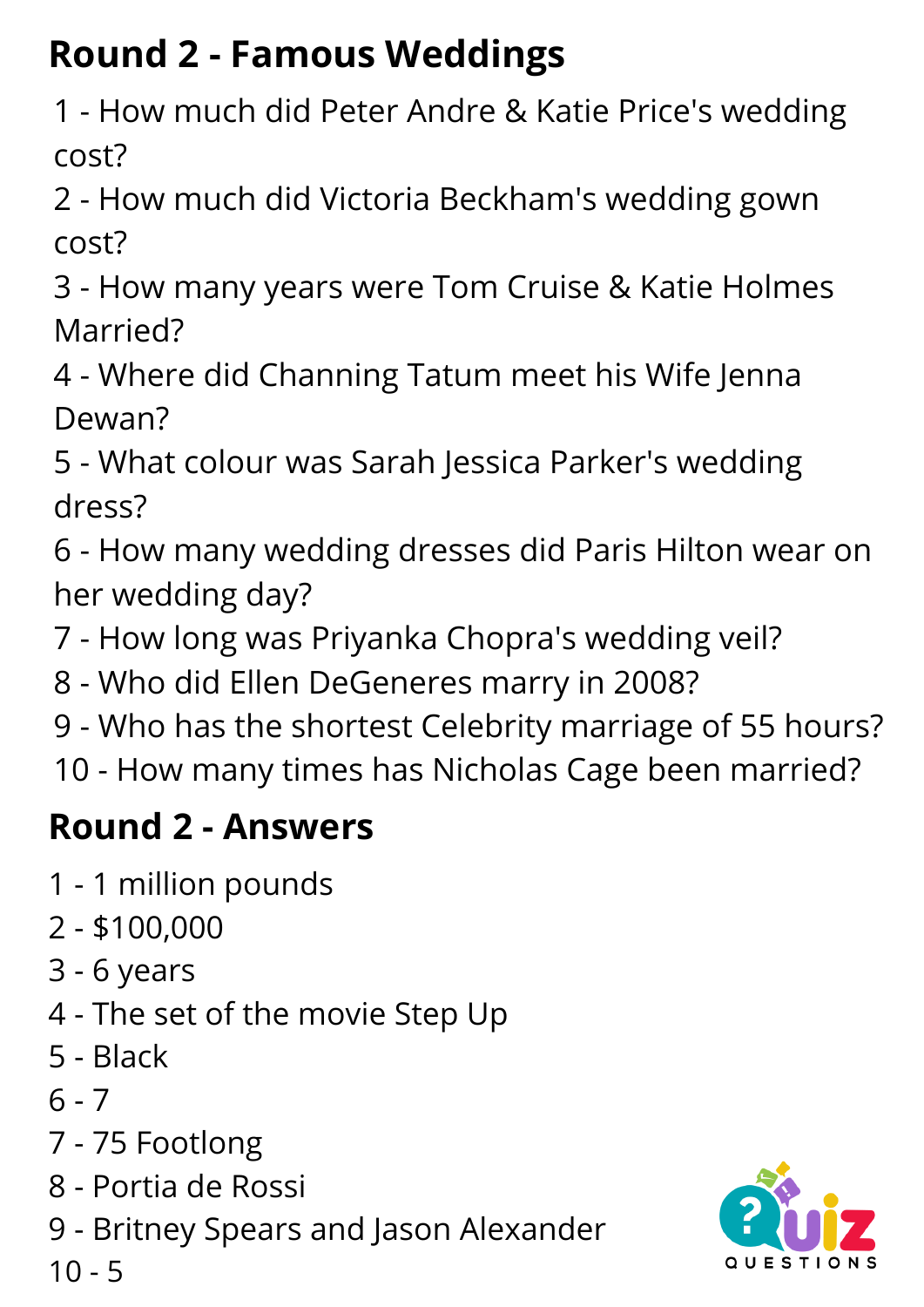## **Round 3 - UK Wedding Traditions**

- What are white wedding dresses a sign of?
- What does "something old" represent?
- What does "something new" represent?
- What does "something borrowed" represent?
- Which colour is worn to represent purity, love, and fidelity?
- Where did the tradition of wedding rings come from?
- Why is rice thrown at weddings?
- Which guests would participate in the Boquet toss?
- Why is a sliver six-pence placed in the bride's shoe?

 - Carrying the bride over the threshold originates from which country?

#### **Round 3 - Answers**

- Purity and Innocence
- The Past
- The Future
- Happiness will transfer over to the bride
- Blue
- Ancient Egypt
- To bring fertility and wealth
- All unmarried Women
- Good Luck
- Germany

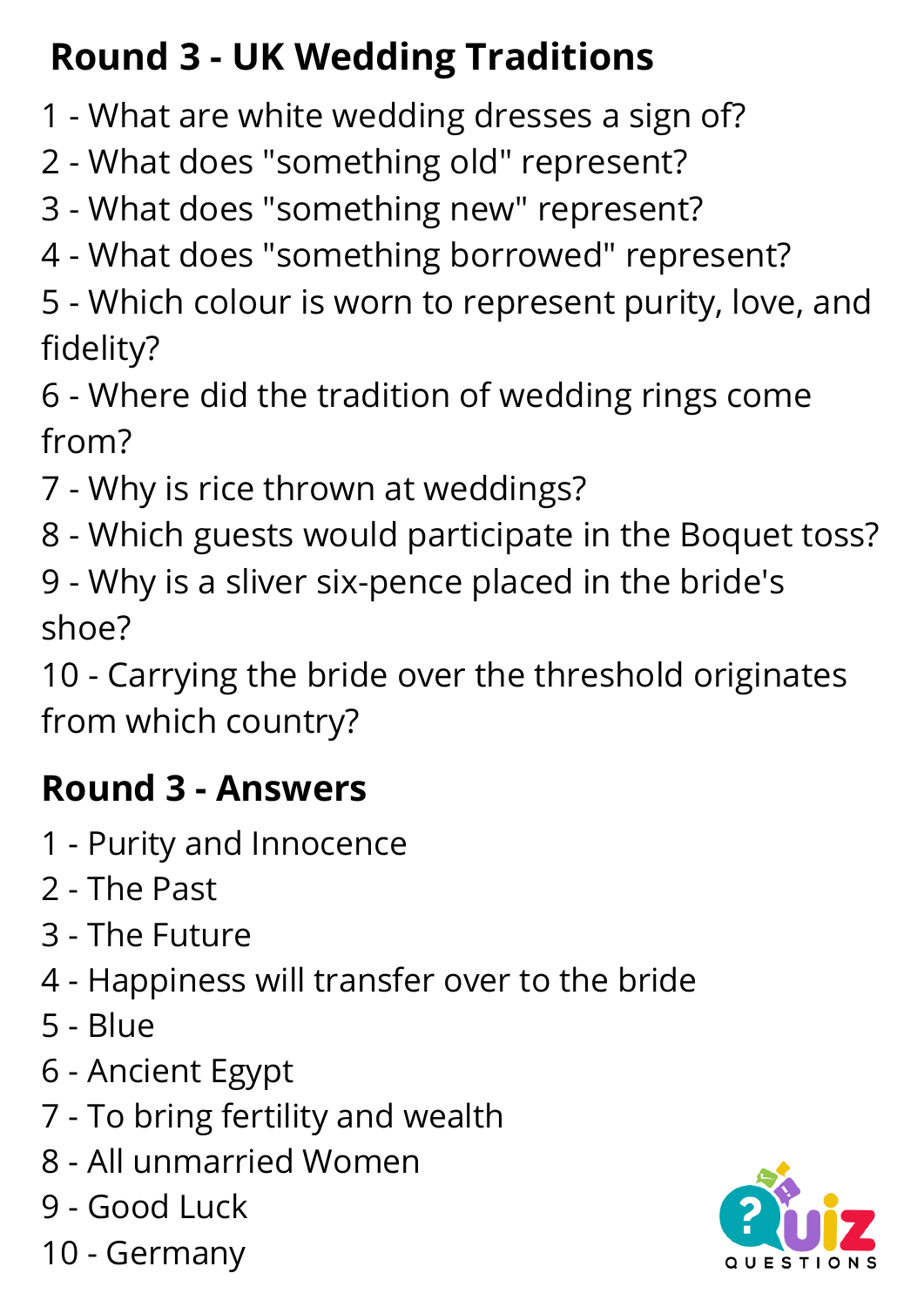### **Round 4 - General**

- What is the most popular wedding cake flavour?
- Which is the most used flowers at weddings?

 - When did St Patrick declare Women can propose to men?

 - In which country did the world's first same-sex marriage take place?

- As of February 2021 what is the most popular wedding ring metal?
- Why are Engagement and W[edding](https://www.theknot.com/marketplace/jewelers) rings worn on the fourth finger of the left hand?
- In which country do people wear their wedding rings on their right hand?
- What is the most popular engagement ring setting?
- What colour are most wedding dresses in China?

 - Which city in the USA is known as the marriage capital of the world?

## **Round 4 - Answers**

- Vanilla
- Roses
- Leap day
- The Netherlands
- Gold
- A vein in that finger led directly to the heart
- Chile
- Single Stone Claw
- Red
- Las Vegas